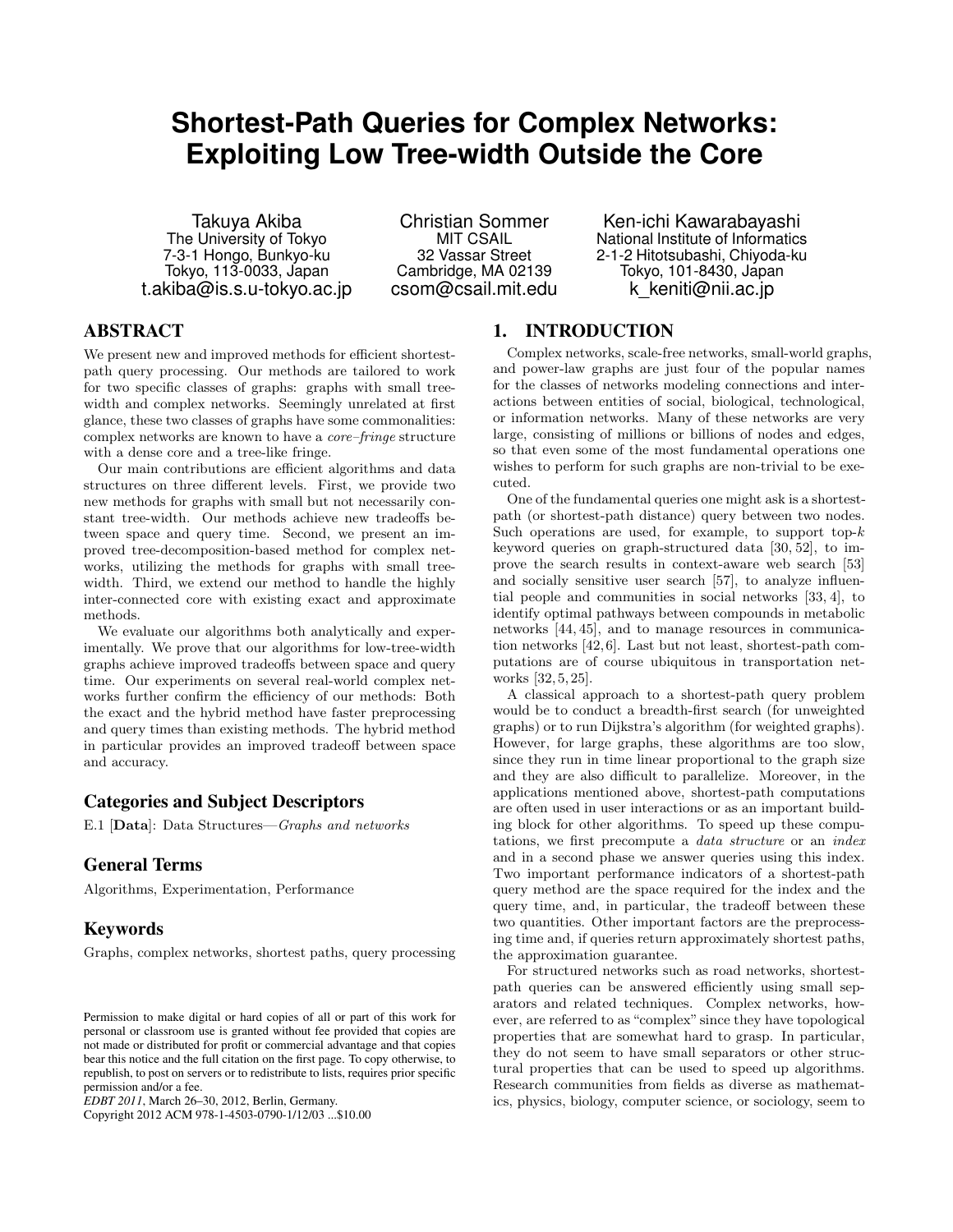have agreed that many of these networks have a *dense core* of roughly linear size [12, 39, 40, 9, 22, 41], whose removal leaves a *tree-like fringe*. This is the main "structural" property of complex networks exploited by our method.

We design algorithms and data structures for two classes of graphs: *(i)* graphs with small *tree-width* and *(ii)* complex networks. The former class of graphs and its algorithmic properties have been investigated intensively by the theoretical computer science community. If a graph has small tree-width (see Section 3 for a definition) it means that it is somewhat tree-like, which makes it much more tractable for algorithmic questions than general graphs. For example, on graphs with bounded tree-width, many NP–hard problems can be solved efficiently [3]. There are also data structures that answer shortest-path queries more efficiently than those for general graphs  $[13, 20]$ . The second class of graphs  $$ complex networks — has attracted vast practical interest in recent years. Complex networks seem to be quite common in the real world. Indeed, many of the applications mentioned above are supposed to work with complex networks.

At first glance, these two classes of graphs seem to be rather unrelated, however, the aforementioned core–fringe structure of complex networks is what brings them together. Researchers observed that the tree-like fringe can be dealt with efficiently in shortest-path-related computations. In this work, we extend and improve upon a recent and very promising method (see Section 2 for a more detailed account of related work). Wei [55] gave a method that constructs a *relaxed* tree decomposition of the graph using a prescribed *width* parameter *w*, such that all but one part (the core) of the decomposition tree have size proportional to *w*. Shortest-path queries are then handled by query engines for the core and for the fringe separately.

## 1.1 Contribution

In this paper, we first concentrate on methods for graphs with small tree-width. We propose two new methods that attain new and improved tradeoffs between space and query time: our first method uses  $O(nw^2)$  space and answers queries in time  $O(w^2 \log \log n)$ ; our second method uses  $O(m)$  space and answers queries in time  $O(w^5 \log^3 n)$ , where *n* is the number of vertices, *m* is the number of edges and *w* is the tree-width.

We then discuss practical methods for complex networks. We present an improved exact method based on the method by Wei [55]. In particular, our method has a new preprocessing algorithm with better scalability. As query algorithms we can use faster algorithms based on the methods for graphs with small tree-width developed in the first part of this paper. Since, depending on the choice of the width parameter *w*, the core may remain quite large, we propose a new scheme composing the exact method for the fringe with existing methods for the core. In particular, we evaluate a hybrid method, consisting of a landmark-based approximation method for the core, showing better scaling performance than the exact methods.

Finally, we present the results of an experimental study on a number of real-world complex networks. The results show that *(i)* our new exact method works faster in both the preprocessing and the query phase, *(ii)* our hybrid method achieves better scalability than the exact method, and *(iii)* the hybrid method shows better accuracy and space consumption than existing landmark-based methods.

## 2. RELATED WORK

There is a large body of work on shortest-path query processing for *spatial* networks, in particular for road networks [18, 26, 23]. Although very efficient when applied to road networks, hierarchical techniques seem to have problems handling graphs with a large variety in node degrees. For complex networks, other techniques and heuristics have been suggested and evaluated.

The core–fringe "structural" properties of complex networks have been successfully exploited to obtain efficient shortest-path query [55] and routing schemes [11,14]. Wei [55] explores the property that many scale-free networks have reasonably small *tree-width* outside the *core*. We cover that method in more detail in subsequent sections. In the routing scheme of Brady and Cowen [11], the algorithm first computes a shortest-path tree from the node with the highest degree. All nodes up to distance *d/*2 for some parameter *d* form the *core* with diameter *d*. The remaining nodes form the *fringe*, which is claimed to be almost a forest (up to some not-too-large set of edges  $E'$ ). The scheme uses one routing tree for the core and  $|E'|$  trees for the fringe – experiments using random power-law graphs [1] indicate that both *d* and  $E'$  can be chosen to be small simultaneously.

For *exact* shortest-path queries, a particularly promising approach is *2–hop cover* [16], where the main idea is to cover every shortest path with the concatenation of at most two paths stored in the index. See for example Cheng and Yu [15] for an efficient implementation. Many networks show some level of *symmetry*, which is exploited in [56] by treating vertices as orbits of automorphism groups. Furthermore, there are methods using an A\*–variant of Dijkstra's algorithm to efficiently compute shortest paths [27]. Their performance highly depends on the selection of a set of *landmarks*, which are used to approximate distances [43] to eventually prioritize the edges at search time.

For *approximate* shortest-path queries, there are many powerful methods. In theory, these are known as approximate distance oracles [51]. Landmark-based methods [50,54] use triangulation to approximate distances, it is however not clear how many landmarks are necessary to achieve good approximation factors for complex networks [34]. As for A\*, the selection of landmarks is very important [43]. Das Sarma et al. [17] provide a practical implementation of Bourgain's embedding [10], and they propose an extension of the distance oracle by Thorup and Zwick. In their extension, they omit ball computations. While the asymptotic performance is not affected, their algorithms both for preprocessing and query are simpler and potentially faster in practice than the corresponding original algorithms. The stretch bounds, however, only hold with high probability. Other embeddingbased methods include [58]. Gubichev et al. [28] extend their work such that the method can also output shortest paths. The implementation can handle massive graphs with millions of nodes and edges. Rattigan et al. [46,47] approximate distances in graphs using a *structure index*. Their algorithm grows *zones* using random exploration starting from random seeds. Honiden et al. [31] provide an approximation method with very fast preprocessing times based on *Voronoi* duals.

## 3. PRELIMINARIES

Let *G* be a graph with vertex set  $V(G)$  and edge set  $E(G)$ . Let the set of neighbors of vertex  $v$  in  $G$  be denoted by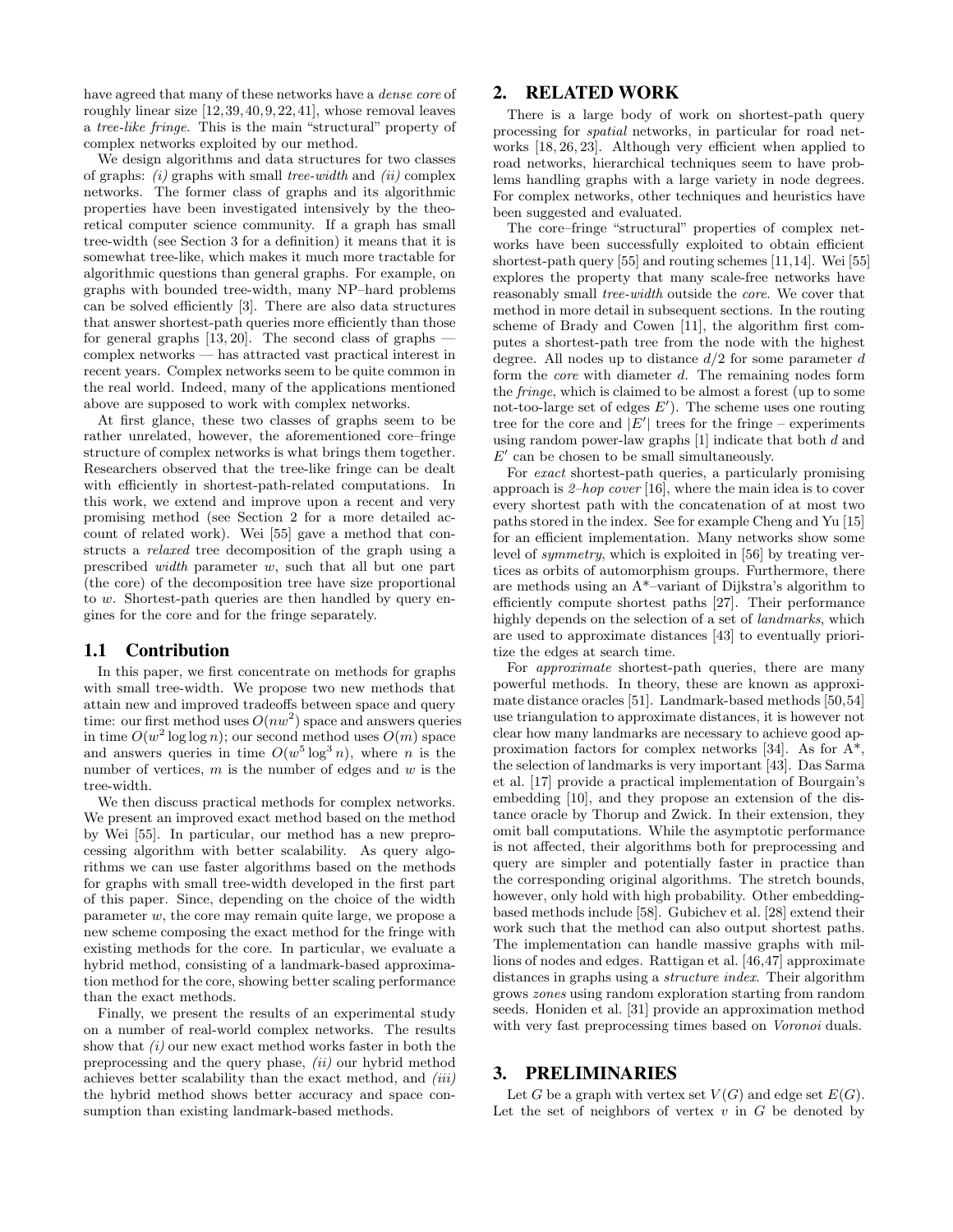

Figure 1: An example of a tree decomposition: Rectangles denote the bags; circles and blue lines denote the vertices and the edges of the original graph; red dashed lines connect the same vertices between adjacent bags.

 $N_G(v)$ . Let  $d_G(u, v)$  denote the shortest-path distance between two nodes  $u, v \in V(G)$ .

## 3.1 Tree decompositions, width, and tree-width

The tree-width of a graph was introduced by Halin [29], but it went unnoticed until it was rediscovered by Robertson and Seymour [48], and, independently, by Arnborg and Proskurowski [3].

A *tree decomposition* of a graph *G* is a pair  $(T, \mathcal{X})$ , where *T* is a tree and  $\mathscr{X} = \{X_t | t \in V(T)\}\$ is a family of subsets of  $V(G)$ , with the following properties: *(i)*  $\bigcup_{t \in V(T)} X_t =$ *V*(*G*). *(ii)* For every  $(u, v) \in E(G)$ , there exists  $t \in V(T)$ such that  $u, v \in X_t$ . *(iii)* For all  $v \in V(G)$ , the set  $\{t \mid v \in$ *Xt}* induces a subtree of *T*.

In this paper, we call the sets *X<sup>t</sup> bags*. For an example of a graph and one of its tree decompositions, refer to Figure 1.

The *width* of a tree decomposition  $(T, \mathcal{X})$  is

$$
\max_{t \in V(T)} \left\{ |X_t| - 1 \right\}.
$$

A graph *G* has *tree-width w* if *w* is the minimum such that *G* has a tree decomposition of width *w*.

For example, the width of the tree decomposition illustrated in Figure 1b is 3. Since the graph has a tree decomposition of width 3 and since the cliques of size 4 in the graph (such as vertices 4, 5, 6, and 7) forbid the width of its tree decompositions to be less than 3, the graph shown in Figure 1a has tree-width exactly 3.

A graph has tree-width 1 if and only if it is a forest, and families of graphs with tree-width at most 2 include outerplanar graphs and series-parallel graphs. The tree-width is a good measure of the algorithmic tractability of graphs.

## 3.2 Distance Oracles and Labeling Schemes

A *distance oracle* is a data structure whose purpose is to serve as a replacement of the all-pairs shortest paths matrix of a graph. Given the distance oracle of a graph *G*, we wish to efficiently answer (approximate) distance queries  $d_G(u, v)$ . A *distance labeling scheme* is the distributed version of a distance oracle. More formally, a distance labeling scheme consists of two functions  $\mathcal{L}: V \to \{0,1\}^{\ell}$  for some integer  $\ell > 0$  called the *label length* and  $\mathcal{D}$  :  $\{0,1\}^{\ell} \times$ 

 $\{0,1\}^{\ell} \to \mathbb{R}^+$  such that, for any two nodes  $u, v \in V(G)$ , we can compute the distance between *u* and *v* given their labels  $\mathcal{L}(u)$ ,  $\mathcal{L}(v)$  only; more formally, we have  $\mathcal{D}(\mathcal{L}(u), \mathcal{L}(v)) =$  $d_G(u, v)$ .

For most classes of graphs, distance labels are either long  $(\ell = \Theta(n))$  or they provide approximations of  $d_G(\cdot, \cdot)$  only. For graphs with tree-width  $w(n)$ , however, there exists an exact distance labeling scheme by Gavoille et al. [24], whose label length is rather short.

LEMMA 3.1 (GAVOILLE ET AL.  $[24,$  THEOREM 2.4]). *For a function*  $r(n)$ *, let*  $R(n) := \sum_{i=0}^{\log_{3}/2} {n \choose i}$   $r(n(2/3)^{i})$ *. For a class of graphs with a recursive r*(*n*)*–separator, there exists a distance labeling scheme with label length at most*  $O(\log^2 n +$ *R*(*n*) log *n*)*. Using two labels, the distance between the two corresponding nodes can be computed in time*  $O(R(n) \log n)$ *.* 

For positive non-decreasing functions  $r(n)$ , we have that  $R(n) \leq r(n) \log_{3/2} n$ . As a corollary, we obtain:

LEMMA 3.2 (GAVOILLE ET AL. [24]). For graphs with *tree-width w*(*n*)*, there exists a distance labeling scheme with labels of length*  $O(w(n) \cdot \log^2 n)$  *and query time*  $O(w(n) \log^2 n)$ *.* 

# 4. QUERY PROCESSING FOR GRAPHS WITH SMALL TREE-WIDTH

In this section, we present space-efficient distance oracles for undirected graphs on *n* nodes with *m* edges and small (but not necessarily constant) tree-width *w*(*n*). Our methods offer different tradeoffs than those of existing methods [13, 20].

# 4.1 Data Structure for Fast Queries

The first data structure requires space  $O(w^2n)$  and answers distance queries in time  $O(w^2 \log \log n)$ . Our implementation uses this first data structure.

### *4.1.1 Basic Method*

We start with the following theorem.

Theorem 4.1 (Wei [55]). *For any graph G on n nodes that has a tree decomposition with b bags, height h, and width w, there is a distance oracle using space O*(*bw*<sup>2</sup> ) *with query time*  $O(hw^2)$ *.* 

During preprocessing, we compute and save the shortestpath distance between any two vertices *u, v* contained together in some bag  $u, v \in B_t$  (we call this the *local distance*). Since the number of vertex pairs is  $O(w^2)$  per bag, the space is  $O(bw^2)$ .

Query answering is based on bottom-up dynamic programming. We define an arbitrary bag to be the root and we consider the tree as a rooted tree. Let *x* and *y* be the end-points of the shortest path to be computed. The following lemma is characteristic for tree decompositions; it says that shortest paths must in some sense "follow" the decomposition tree, which is essential to efficiently answer distance queries.

LEMMA 4.1. Let *G* be a graph and  $x, y \in V(G)$ . Let  $(T, \mathcal{X})$  be a rooted tree decomposition of G and  $\mathcal{X} = \{X_t | t\}$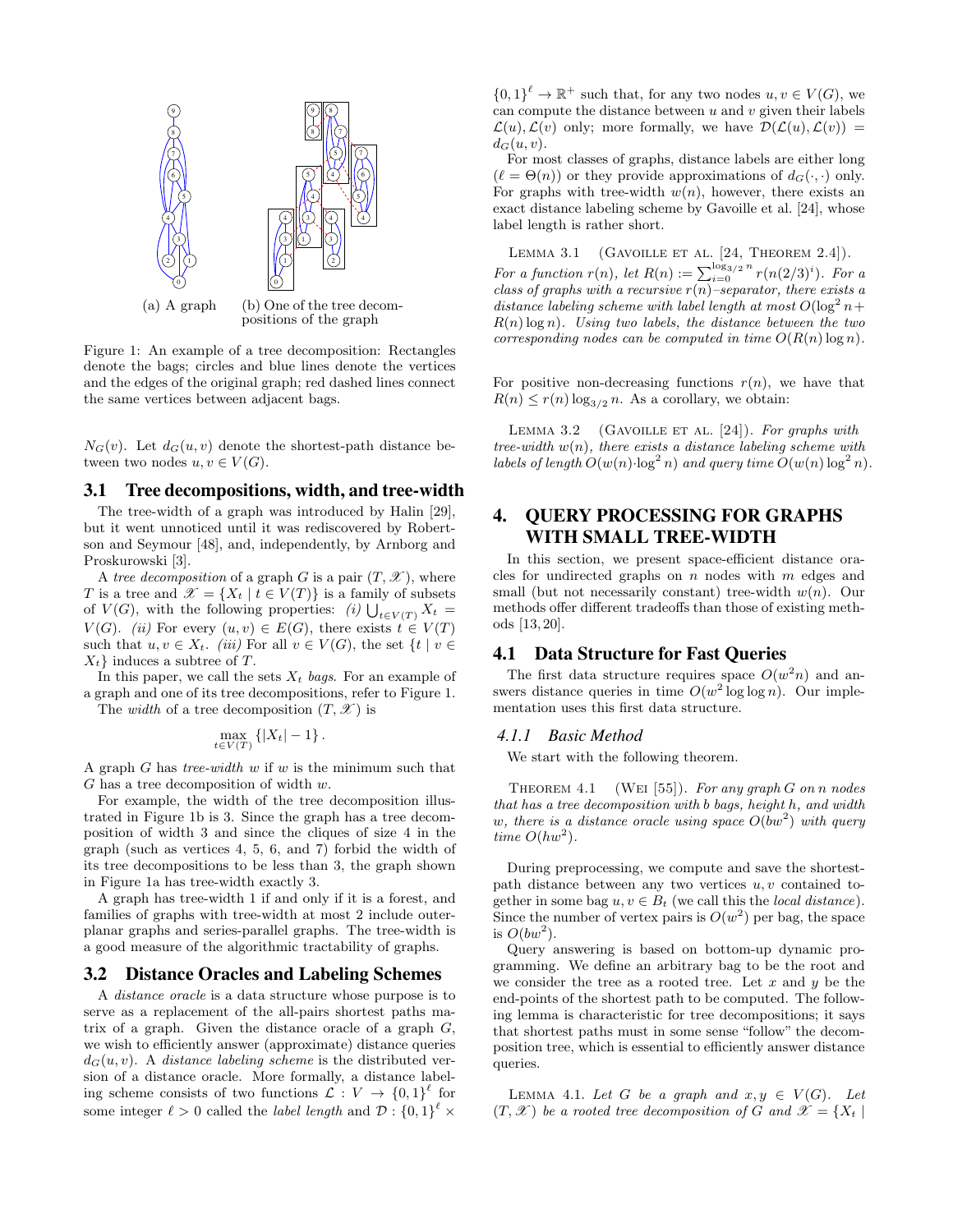$t \in V(T)$ *}. Let*  $T_x$  *and*  $T_y$  *be the subtrees of T induced by the bags including x and y, respectively. Let t<sup>x</sup> and t<sup>y</sup> be the vertices of*  $T_x$  *and*  $T_y$  *that is closest to the root of*  $T$ *, respectively. Let u be the lowest common ancestor of t<sup>x</sup> and ty. Any path from x to y must contain at least one vertex in the bag*  $X_u$ *.* 

Lemma 4.1 shows that the distance from  $x$  to  $y$  can be computed from the distances from *x* to all the vertices in the bag  $X_u$  and from all the vertices in the bag  $X_u$  to *y* by the following equation.

$$
d_G(x,y) = \min_{v \in X_u} \{ d_G(x,v) + d_G(v,y) \},\,
$$

where  $d_G(x, y)$  is the distance between x and y.

The query answering algorithm can be derived from this fact. The algorithm is based on dynamic programming. We climb the tree from *t<sup>x</sup>* to *u* computing the distance from *x* to all the vertices in each bag and, analogously, climb from  $t<sub>y</sub>$  to *u* computing the distance from *y* to all the vertices in each bag.

Let  $X_t$  be the current bag and let  $X_p$  be the parent bag of *X*<sup>t</sup>. Suppose that  $d_G(x, v)$  is known for the vertices  $v \in X_t$ . Then we can compute  $d_G(x, z)$  for the vertex  $z \in X_p$  by the following equation:

$$
d_G(x, z) = \min_{v \in X_p \cap X_t} \{ d_G(x, v) + d_G(v, z) \}.
$$
 (1)

Note that  $d_G(v, z)$  in the formula above is precomputed since *v* and *z* are in the same bag  $X_p$ . The computation of the distance to vertex *y* is done analogously.

Computing  $d_G(x, z)$  requires  $O(w)$  time. Since we visit at most 2*h* bags (*h* bags from both  $t_x$  and  $t_y$ ),  $d_x$  is computed for at most 2*wh* vertices. Hence the time complexity of processing queries is  $O(w^2 h)$ .

# *4.1.2 Query Answering in O*(*w* 2*√ h*) *Time*

In the following, we improve upon the basic method outlined in the previous section. We prove the following. Our approach is similar to [2].

Theorem 4.2. *For any graph G on n nodes that has a tree decomposition with b bags, height h, and width w, there is a distance oracle using space O*(*bw*<sup>2</sup> ) *with query time*  $O(w^2\sqrt{h}).$ 

Let  $(T, \mathscr{X})$  be the rooted tree decomposition of *G*. For every vertex  $t \in V(T)$ , let depth $(t)$  be the depth of  $t$ . To achieve  $O(w^2\sqrt{h})$  query time, we additionally precompute shortest paths from all the vertices in  $X_t$  to all the vertices in  $X_s$  for every vertex  $t \in V(T)$  with depth larger than or equal to  $\lfloor \sqrt{h} \rfloor$ , where *s* is the  $\lfloor \sqrt{h} \rfloor$ -th ancestor of *t*. This additional index occupies space  $O(bw^2)$ , which dominates the total index size.

Queries are answered as follows: we first take *big steps* towards the least common ancestor, "jumping" up to the *√*  $\lfloor \sqrt{h} \rfloor$ -th ancestor as many times as we can, then we further climb one by one using regular steps (which we call *small steps*).

Since the depth of  $t_x$  is at most *h*, the number of big steps is at most  $h/[\sqrt{h}] = O(\sqrt{h})$ . For the remainder, we use small steps, whose number is also bounded by  $\lfloor \sqrt{h} \rfloor =$  $O(\sqrt{h})$ . Therefore, the total number of steps of dynamic programming is  $O(\sqrt{h})$ , which means that our new algorithm answer queries in  $O(w^2\sqrt{h})$  time.

## *4.1.3 Query Answering in O*(*w* 2 log *h*) *Time*

The height *h* of the tree could potentially still be large. We further reduce the dependency on *h* in the following.

Theorem 4.3. *For any graph G on n nodes that has a tree decomposition with b bags, height h, and width w, there is a distance oracle using space O*(*bw*<sup>2</sup> ) *with query time*  $O(w^2 \log h)$ .

To achieve  $O(w^2 \log h)$  query time, we start with a method that precomputes shortest paths from all the vertices in  $X_t$ to all the vertices in its  $2^k$ -th ancestor bag for each vertex  $t \in$  $V(T)$  and *k*, where  $1 \leq k \leq \lfloor \log_2(\text{depth}(t)) \rfloor$ . Now we can jump to every  $2^k$ -th ancestor from every bag. By repeatedly jumping to the highest ancestors that is not higher than the target bag, the number of steps is at most  $log_2 h$  (since we use each scale  $k$  for a  $2^k$ -jump at most once). However, since we have to store  $O(w^2 \log(\text{depth}(t)))$  shortest paths for every bag  $X_t$ , the size of the preprocessed data is  $O(bw^2 \log h)$ , which is undesirable.

We reduce the preprocessed data size as follows. We modify the method to use jumps from bag  $X_t$  to every  $2^k$ -th ancestor where depth $(t)$  is divisible by  $2<sup>k</sup>$ . We still do not jump more than twice using the same distance  $2^k$  and we can answer queries in  $O(w^2 \log h)$  time. If we assume that the depth of bags is distributed uniformly, then the number of allowed jumps is about 2*b* and the size of the preprocessed data is  $O(bw^2)$ . However, this assumption does not always hold.

To overcome problems with such decomposition trees, we propose to only use jumps of length 2*<sup>k</sup>* if a vertex has at least  $2<sup>k</sup>$  children. This restriction allows us to bound the number of bags with precomputed data for jumps of length  $2^k$  by  $\lfloor b/2^k \rfloor$ , obtaining overall space  $O(bw^2)$ . Note that we can still bound the number of jumps with length  $2^k$  for  $k > 0$  by two. Jumps of length 1  $(k = 0)$  occur at most three times. Hence, the overall query time is  $O(w^2 \log h)$ .

## *4.1.4 Query Answering in O*(*w* 2 log log *n*) *Time*

It is known that we can transform a tree decomposition into another tree decomposition with height  $O(\log n)$  without increasing the width by too much.

Lemma 4.2 (Farzan et al [20, Lemma 1]). *Given a tree decomposition with width w for a graph with n vertices, one can obtain, in linear time, a tree decomposition for the graph with width at most*  $3w + 2$  *and height*  $O(\log n)$ *.* 

Applying the previous theorem to the tree decompositions obtained by this lemma, we obtain the following theorem.

Theorem 4.4. *For any graph G on n nodes with treewidth w there is a distance oracle using space*  $O(nw^2)$  *with query time*  $O(w^2 \log \log n)$ *.* 

## 4.2 Linear-space Data Structure

In the following, we devise a distance oracle whose space requirements do *not* depend on the tree-width *w*. Obviously, there is some dependency on the tree-width: the query times of our data structures depend on *w*. We derive a very simple distance oracle that makes use of a distance labeling scheme by Gavoille et al. [24] (see Lemma 3.2 in the preliminaries).

We prove the following theorem.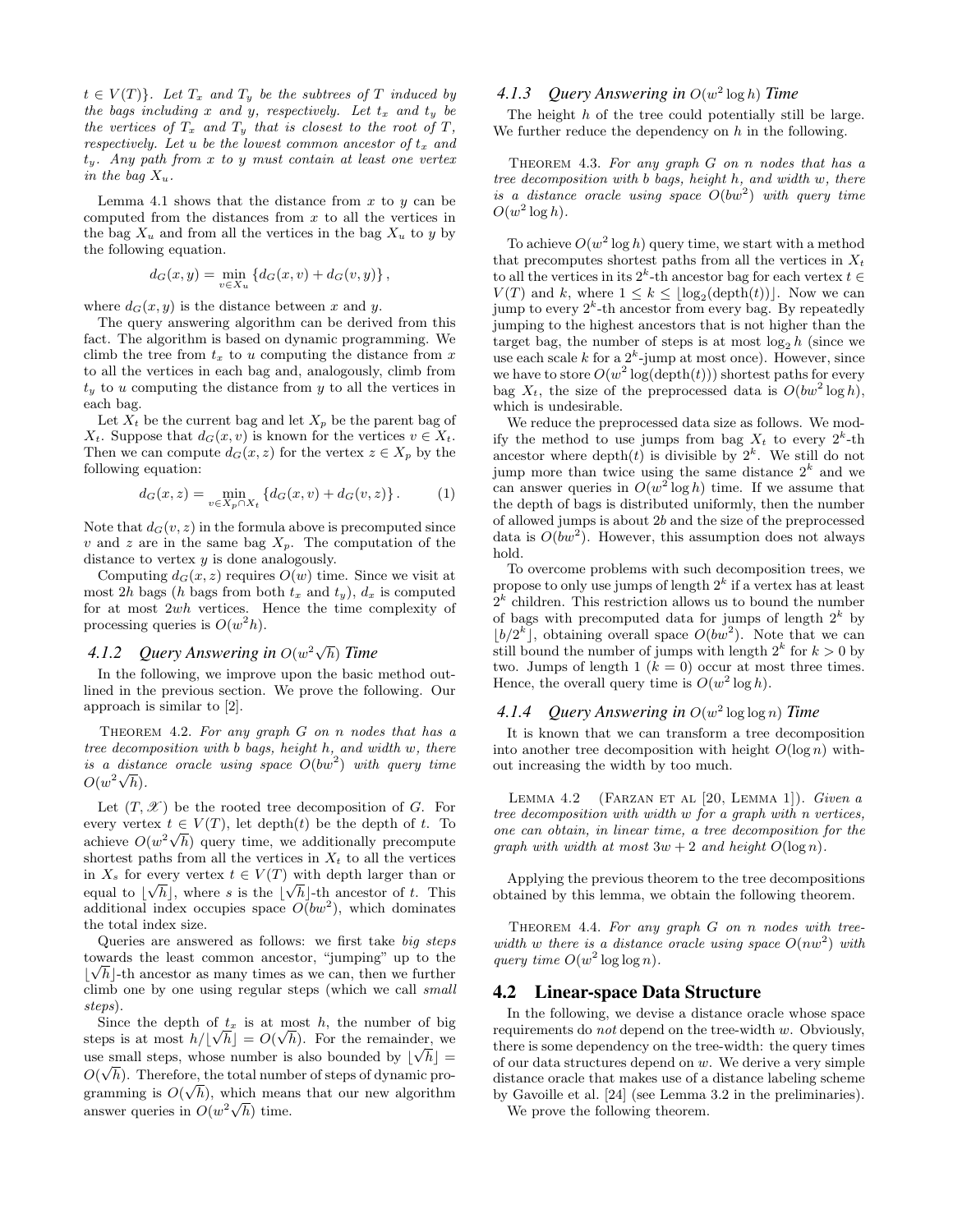Theorem 4.5. *For any graph G on n nodes with tree* $width \ w(n) \ there is a distance oracle using space \ O(n) \ with$ *query time*  $O(w^3(n) \cdot \log^2 n \cdot \log w(n) \cdot \log \log n + w^5(n) \cdot \log^2 n)$ .

For convenience, we work with the *branch decomposition* instead of the tree decomposition. It is known that the *branch-width* is at most 1.5 times larger than the tree-width of a graph [49, Theorem 5.1]. For general graphs, there is a polynomial-time approximation algorithm for branch-width (constant-factor approximation for minor-free graphs) [21].

All the nodes of the branch decomposition tree have degree 1 or 3, making it rather convenient to work with. The following lemma implies that we can partition a branch decomposition tree into subtrees  $T_1, T_2, \ldots$  of roughly equal size.

Lemma 4.3 (Corollary of [19, Lemma 12.4.6]). *Let*  $k \geq 2$  *be an integer. Let T be a tree of maximum degree*  $\leq 3$ *. Then T has a set F of edges such that every component of T − F has between k and* 2*k −* 1 *vertices, except that one such component may have fewer vertices.*

We apply Lemma 4.3 for  $k = \lfloor w^2(n) \cdot \log^2 n \rfloor$ . Every component  $T_i$  corresponds to a subgraph  $G_i$  on at most  $O(w^3(n) \cdot \log^2 n)$  nodes and edges. For each graph edge  $e = (u, v)$  whose end points *u* and *v* are in only one tree  $T_i$ (more precisely, the nodes *u* and *v* are contained only in bags that correspond to nodes of one subtree  $T_i$ ), we store the label *i* with the edge *e* (which requires *O*(log *n*) *bits* per edge — the overall space requirement remains a linear number of *words*).

Recall that for a graph with branch-width *w*, each bag of the branch decomposition obtained by Lemma 4.3 contains  $O(w)$  nodes. We wish to augment the graph as follows: for each bag corresponding to the root node of a subtree  $T_i$  ( $T_i$ is a component obtained by Lemma 4.3) we store the exact distance labels for all its  $O(w)$  nodes (Lemma 3.1 and its corollary).

Lemma 4.4. *The total space required to store all the labels is at most*  $O(n)$  words.

PROOF. The branch decomposition tree *T* has at most  $O(n)$  nodes. There are at most  $O(n/(w(n)^2 \log^2 n))$  subtrees  $T_i$ . Each root bag consists of at most  $O(w(n))$  nodes. Each label has length  $O(w(n) \cdot \log^2 n)$  (Lemma 3.2).  $\square$ 

At query time, the distance between a pair of nodes (*s, t*) is computed as follows. We assume that neither the distance label of *s* nor the distance label of *t* are known (the case in which one or both labels are known is a special case that can be solved in a straightforward way). We describe the first part of the query algorithm for *s*. Since *s* is not labeled, it is contained in only one subgraph  $G_i$ . We compute a singlesource shortest-path tree in  $G_i$  using Dijkstra's algorithm as follows: whenever a labeled node s' is reached, its neighbors are *not* inserted into the queue (note that the search tree explores the  $O(w^3(n) \cdot \log^2 n)$  nodes of  $G_i$  and the root bags of its children). The same procedure is done for *t*, computing the distance to its labeled separator nodes  $t'$ . We then compute the distance between all possible pairs of cut nodes  $(s', t')$ . The distance  $d_G(s, t)$  is either equal to  $d_{G_i}(s, t)$  (if *s* and *t* are in the same subgraph *G<sup>i</sup>* and the shortest path does not leave  $G_i$  or it satisfies

$$
d_G(s,t) = \min_{s' \in G_i, t' \in G_j} d_{G_i}(s, s') + d_G(s', t') + d_{G_j}(t', t)
$$
  
= 
$$
\min_{s' \in G_i, t' \in G_j} d_{G_i}(s, s') + \mathcal{D}(\mathcal{L}(s'), \mathcal{L}(t')) + d_{G_j}(t', t).
$$

If  $T_i = T_j$  then each separator bag can be considered individually. There are  $O(w^2)$  separator bags with  $O(w^2)$ pairs of nodes each, yielding  $O(w^4)$  pairs to check. If  $T_i \neq T_j$ then for one tree, say  $T_i$  wlog, the distance from the root is at least as large as the distance for the other tree  $T_i$ . Therefore, any shortest path must go through one of the nodes in its root bag  $B_i$ . There are  $O(w)$  nodes in  $B_i$  and  $O(w^3)$  labeled nodes in  $T_j$ , yielding  $O(w^4)$  pairs to check.<sup>1</sup> Computing one distance can be done in time  $O(w \log^2 n)$ (Lemma 3.1).

#### *NOTE.*

If *s* and *t* are in different subgraphs  $G_i \neq G_j$  then there is exactly one bag (with  $O(w)$  nodes) in  $G_i$  that separates *s* from  $t$ . Let  $B_i$  denote this bag. The same holds for  $t$  and its subgraph  $G_i$  (let  $B_i$  denote this bag). The distance  $d_G(s,t)$ satisfies

$$
d_G(s,t) = \min_{s' \in B_i, t' \in B_j} d_{G_i}(s,s') + d_G(s',t') + d_{G_j}(t',t)
$$
  
= 
$$
\min_{s' \in B_i, t' \in B_j} d_{G_i}(s,s') + \mathcal{D}(\mathcal{L}(s'), \mathcal{L}(t')) + d_{G_j}(t',t).
$$

# 5. APPLICATION TO COMPLEX NETWORKS

Wei proposed a method to answer shortest-path queries based on tree decompositions [55]. We build on this method.

The outline of the method is the following: the preprocessing algorithm computes a tree decomposition of the graph in a heuristic way and it computes distance matrices for each bag. At query time, we can use algorithms based on those discussed in Section 4.1.

Our method depends on the core-fringe structure, which is a property that many complex networks have. As a consequence, while our method works well on complex networks like social networks or web graphs, it is not competitive with existing methods tailored for other networks like road networks, expander graphs, or Erdős-Rényi random graphs.

#### 5.1 Relaxed Tree Decomposition

Since complex networks are believed to *not* have small separators, their tree-widths can be very large. Instead of computing a *strict* tree decomposition, we compute a *relaxed* tree decomposition, wherein all bags *except for one* (the root bag) have bounded size. The preprocessing algorithm is parameterized by an integer *w*, which restricts the size of each bag (except for the root bag) to  $w + 1$  vertices.

On a high level, the algorithm repeatedly *reduces* a vertex with degree at most *w*, generating a list of bags that form a tree (details listed in Algorithm 1). For an illustration of this process, we refer to Figure 2. Note that, actually, parent relationships among bags are determined only after all the bags have been generated.

<sup>&</sup>lt;sup>1</sup>Note that there is actually only one bag  $B_j$  that needs to be checked —  $B_j$  could be computed using a level ancestor query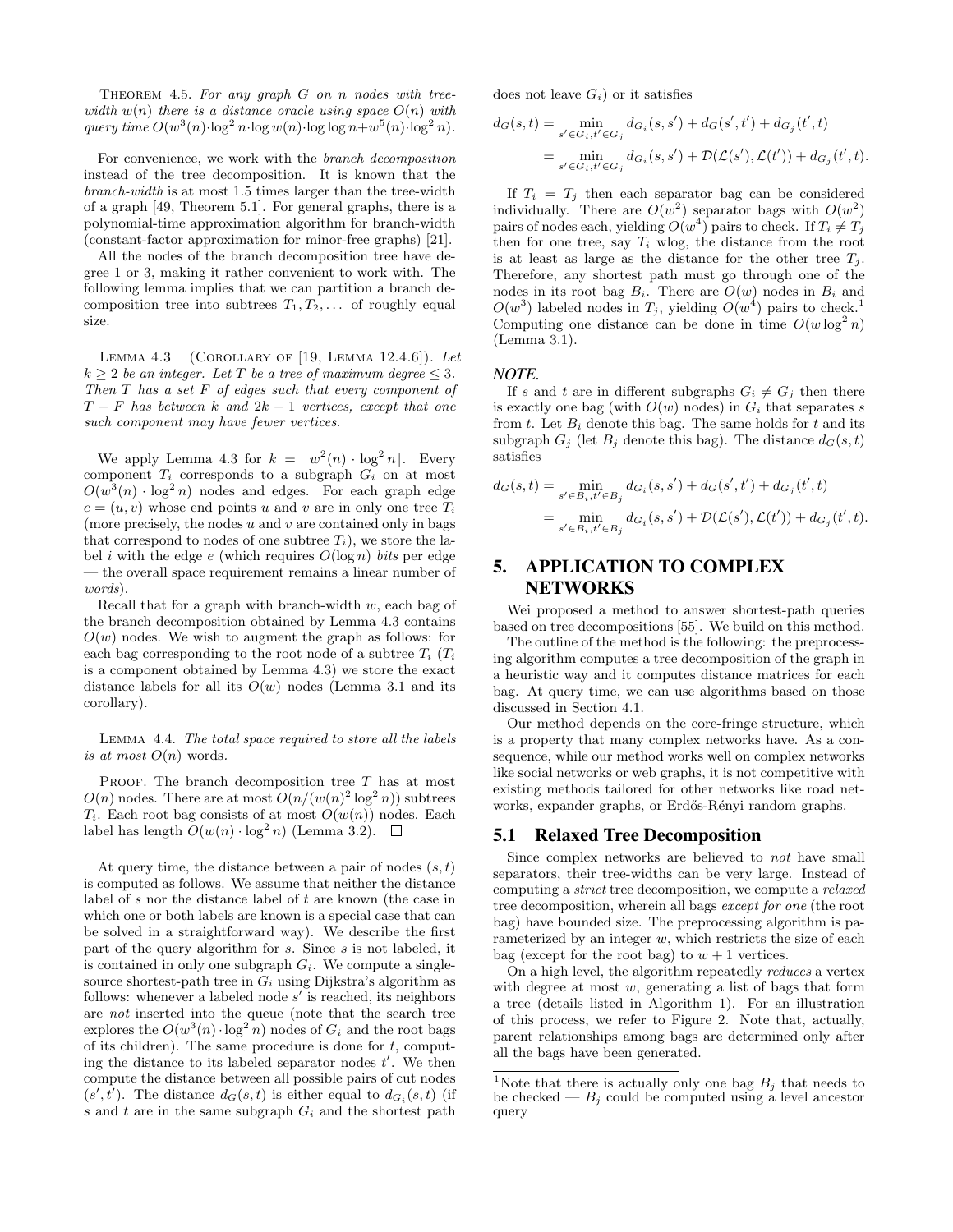

from the original graph. Vertex 3 is reduced first.

reduced and the next one to be reduced is vertex 0.

duced and the next one to be reduced is vertex 4.

duced and the next of one to be reduced is vertex 5.

(e) Vertex 5 was reduced and the process is complete.

3) | | 4)

9 10



| <b>Algorithm 1</b> Compute a relaxed tree decomposition            |
|--------------------------------------------------------------------|
| 1: <b>procedure</b> DECOMPOSEGRAPH $(G, w)$                        |
| $X \leftarrow \text{empty list}$<br>2:                             |
| for $d=0$ to w do<br>3:                                            |
| while $\exists v \in V(G)$ such that $deg(v) \leq d$ do<br>4:      |
| $\triangledown$ generate a new bag $B_v$<br>5:                     |
| $G, B_v \leftarrow \text{REDUCEVERTEX}(G, v)$<br>6:                |
| 7:<br>append $B_v$ to list X                                       |
| end while<br>8:                                                    |
| end for<br>9:                                                      |
| 10:<br>$\triangledown$ construct root bag with remaining vertices  |
| $R \leftarrow V(G)$<br>11:                                         |
| append R to list X<br>12:                                          |
| $T \leftarrow \text{CONTRUCTTREE}(X)$<br>13:                       |
| $\mathscr{X} \leftarrow \{X_i \mid i = 1, 2, \cdots,  X \}$<br>14: |
| return $(T, \mathscr{X})$<br>15:                                   |
| 16: end procedure                                                  |

The reduction of a vertex  $v$  (method REDUCEVERTEX) consists of three steps. First, we create a new bag *B* including *v* and all its neighbors (note that, to ensure that  $|B| \leq w + 1$ , only nodes *v* with degree deg(*v*)  $\leq w$  can be reduced). Second, we change the graph *G* by removing the nodes *u* whose neighborhood is completely contained in *B*, i.e.,  $N_G(u) \subseteq B$  (note that *v* is always removed from *G*). Third, we add a clique among those vertices in *B* that are still in *G* (to ensure that we can eventually compile a valid tree decomposition).

Note that this reduction process is different from the original process in [55] as follows. Our reduction process prevents the creation of redundant bags (see Figure 3) by removing not only vertex *v* but all vertices *u* with neighborhood  $N_G(u)$ completely in *B*.

After reducing all the vertices with degree less than or equal to  $w$ , we create a bag with all the remaining vertices, which can be very large. Then we construct the tree of the tree decomposition from the list of bags. We can always obtain a valid tree decomposition since all the neighbors of a reduced node are connected by a clique.

As the bags generated by a node reduction have size at most  $w + 1$ , all the bags other than the last bag have size at most  $w + 1$ . Therefore, the tree decomposition has *relaxed* width *w*. We call the last bag the *root bag*, and we consider the tree of the tree decomposition as rooted at this root bag.





(a) Part of a tree decomposition with an unnecessary bag (the yellow bag including vertex 1, 2, and 3, which is a subset of the green bag below).

(b) Part of a tree decomposition without the unnecessary bag.

Figure 3: An example of removal of unnecessary bags.

Assuming adjacency lists are managed in hash tables and operations on edges can be done in  $O(1)$  time, each reduction takes  $O(w^2)$  time. We can find the parent of every bag in *O*(*bw*) time. In total, we can compute relaxed tree decompositions in  $O(n + bw^2)$  time. In our experiments, we found that computing the decomposition tree is much faster since a large fraction of the reduced vertices has very low degrees (most networks we experiment with have many vertices with low degree).

## 5.2 Exact Distance Queries

As we described before, to answer distance queries with algorithms discussed in Section 4.1, in addition to a tree decomposition we have to precompute distance matrices for each bag (*local distance*). One simple way originally used is to compute them on the original graph after we get the tree decomposition. We propose a new and more efficient algorithm.

#### *5.2.1 Tree Decomposition and Local Distances*

During the computation of a tree decomposition described in Section 5.1, many edges are removed from and added to the graph. Therefore, the number of the edges varies. In our experiments on real-world complex networks, during the computation of a tree decomposition usually the number of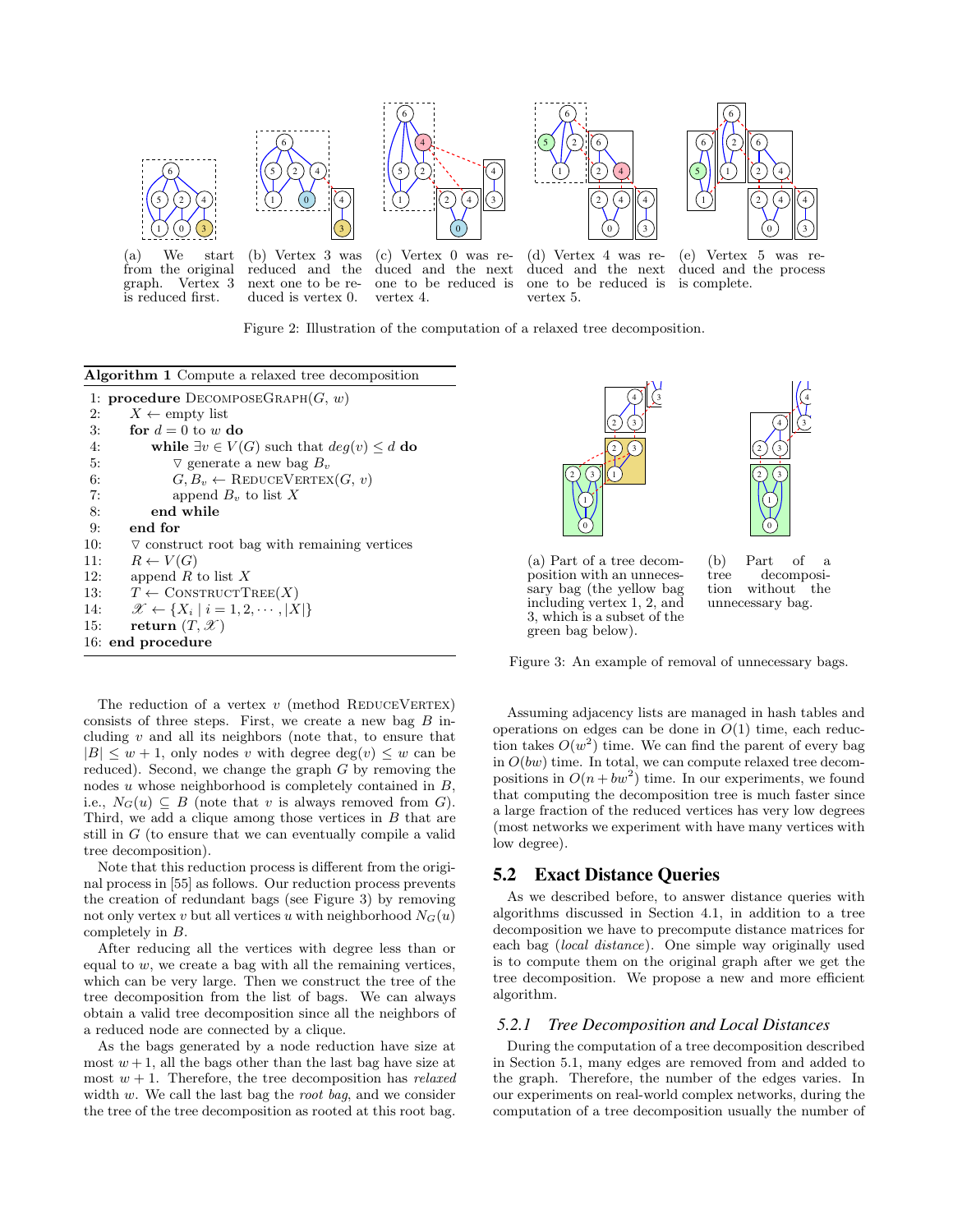edges decreases at first, and then it begins to increase.

The number of the edges decreases initially, and the number of edges dominates the running time of the shortest path computation. These facts motivate us to compute shortest paths on the graphs with the decreased number of edges. We store the graph with the minimum number of edges at this time and compute local shortest paths on it.

The above change of the algorithm requires us to treat the graph as weighted even if the original graph is unweighted. For example, suppose that we add an edge (*y, z*) to reduce vertex *v*. If we treat the graph as unweighted, then the distance between *y* and *z* becomes 1 and we cannot compute correct local shortest paths on the reduced graph. Therefore we must manage the weight of edges. Let  $c(y, z)$  denote the weight of edge  $(y, z)$ . When we add an edge  $(y, z)$  to reduce vertex *v*, we set  $c(y, z)$  as  $c(y, v) + c(v, z)$ .

When a vertex is being deleted, we compute distances from this vertex to all the other vertices in the bag. At that point we do not care about other pairs in the bag because we make the remaining vertices a clique and they will be in the same bag when one of these vertices is deleted.

#### *5.2.2 Storing Graphs*

We want to store the graph with the minimum number of edges. However, repeatedly stroing copies of the entires graph is expensive. One way to avoid these copies is to represent graphs using persistent data structures.

We propose a simpler method. Since the bottleneck is the computation of local shortest paths, We can afford to once compute the tree decomposition without local shortest paths in order to evaluate when the number of edges is minimized. After this stage, we run the actual preprocessing algorithm. First, we compute shortest paths on the current reduced graph, then we copy the graph when the number of edges is minimum, and after that we compute shortest paths on the stored graph.

#### *5.2.3 Computing Distance Matrices*

Now that the graph is weighted, we can no longer use breadth-first search. One simple way is to use algorithms such as Dijkstra's algorithm with a priority queue like a binary heap instead.

However, there is a faster way using normal queues. Since weights are integral and the diameter of the graph is bounded by the number of vertices (and often very small because of the small-world property of complex networks), we can prepare different queues for vertices with different distance from the source vertex. We can conduct Dijkstra's algorithm using these queues as one priority queue, without the cost of heap operations.

We also found it is important for efficiency to stop Dijkstra's algorithm when all the distances to the target vertices are computed even if the queue is not empty at that time. The idea to stop Dijkstra's algorithm is quite simple and natural, but it significantly improves the performance. This is due to the fact that vertices in the same bag are often located near each other in the original graph.

Let *m* be the number of edges and let *n* be the number of vertices. Using the implementation specified above, Dijkstra's algorithm runs in *O*(*m*) time and therefore the time complexity for all the distance computations is  $O(nm)$ . In total, adding  $O(n + bw^2)$  time for graph reduction and  $O(bw)$  time for computing parents of every bag, the time

complexity of the preprocessing algorithm is  $O(nm + bw^2)$ , and the distance computation is the bottleneck. In practice, Dijkstra's algorithm rarely takes *O*(*m*) time and runs much faster, and the total precomputation time is also much faster than the worst-case time complexity.

#### *5.2.4 Adapting Query Algorithms to Relaxed Tree Decompositions*

The tree decomposition has *relaxed* width *w*. The size of the root bag can be much larger than *w*. Let the root bag be *R*. The algorithms discussed in Section 4.1 require  $O(|R|^2)$  time when the lowest common ancestor is the root bag, which can be particularly slow whenever  $|R|$  is really large.

However, we can modify the algorithms to eliminate *|R|* from the time complexity with a bit of careful case analysis. The key point is to utilize the fact that the large bag *R* lies only at the root of the tree. If the lowest common ancestor is not the root bag, then it does not matter. If the lowest common ancestor is the root bag, then we consider the following three cases:

- 1. **Both** *x* **and** *y* **are in** *R***.** This case is the easiest one. The answer  $d_G(x, y)$  is in the precomputed data.
- 2. **Either** *x* **or** *y* **is in** *R***.** Without loss of generality, we suppose  $x \notin R$  and  $y \in R$ . Let X be the bag that is the direct child of the root on the simple path from the starting bag including *x*. Computing the distance from  $x$  to all the vertices in  $R$  using equation 1 takes  $O(w |R|)$  time, which should be avoided. Because every path from *x* to *y* passes through a vertex in  $X \cap R$ , we can directly compute the distance using the following equation from the distance from *x* to the vertices in  $X$  in  $O(w)$  time.

$$
d_G(x,y) = \min_{v \in X \cap R} \{d_G(x,v) + d_G(v,y)\}.
$$

Note that  $d_G(x, v)$  is the distance from x to the vertices in *X*, which can be computed in the normal way, and  $d_G(v, y)$  is in the precomputed data because both are in *R*.

3. **Neither** *x* **nor** *y* **are in** *R***.** This case can be also processed by using a similar idea for the previous case. Let  $X_1$  and  $X_2$  be the two bags that are direct children of the root on the simple paths from the bags including *x* or *y*, respectively. We can compute the distance using the following equation in  $O(w^2)$  time.

$$
d_G(x,y) = \min_{u \in X_1 \cap R, v \in X_2 \cap R} \left\{ d_G(x,u) + d_G(u,v) + d_G(v,y) \right\}.
$$

The time complexity becomes the same as those for graphs with tree-width *w*. For example, if we use the first basic query answering algorithm then we can answer queries in  $O(w^2h)$  time, where *w* is not the tree-width but the parameter we supply to the heuristic tree-decomposition algorithm. Although we managed to eliminate  $|R|$  from the query time, the size of *R* has a high impact on the preprocessing time and, in particular, on the space requirements, since the index contains shortest-path distances among  $O(|R|^2)$  pairs of vertices. Hence there is a trade-off between query time and the preprocessed data size. If we set *w* smaller, *|R|* gets larger and the preprocessed data size also gets larger. If we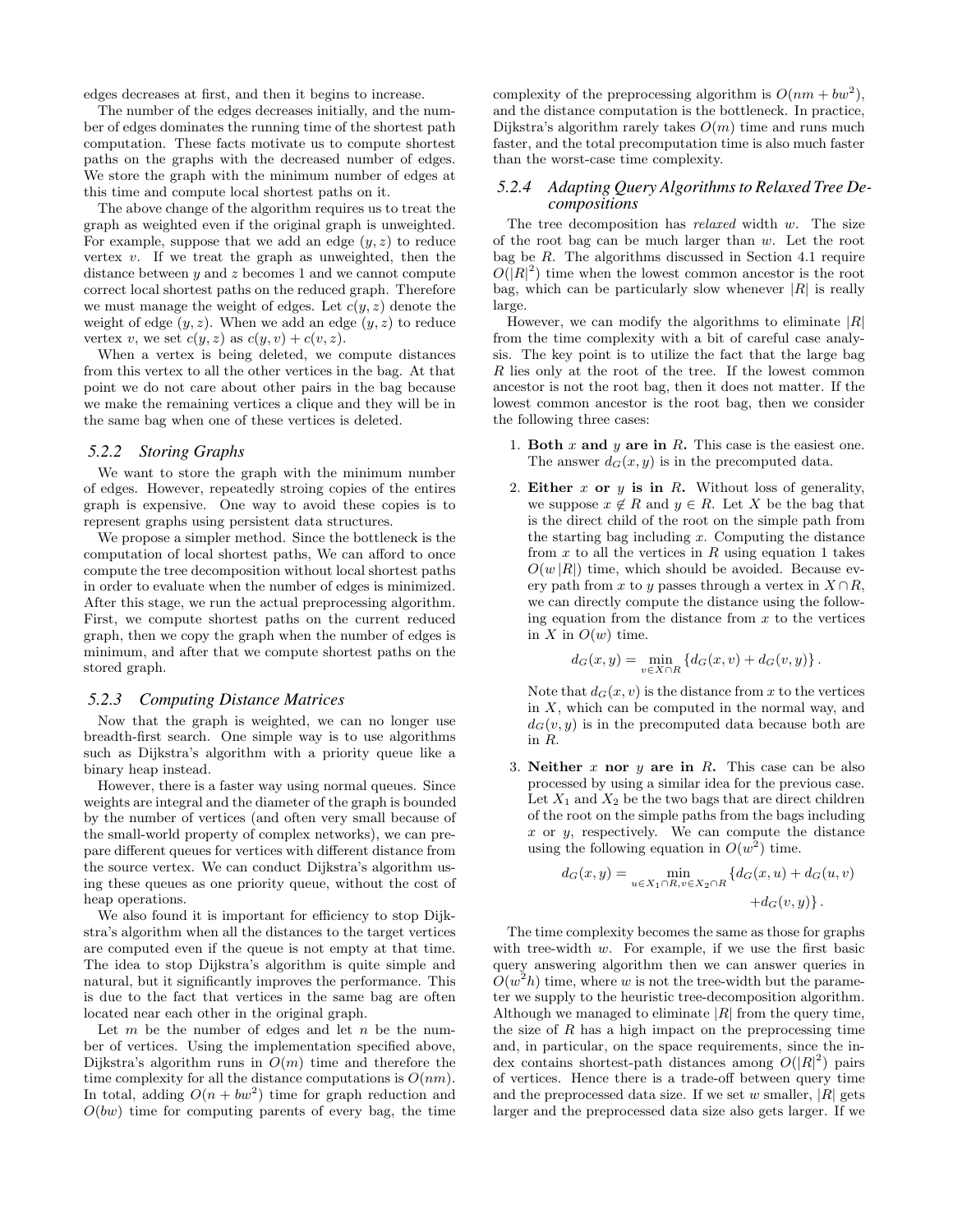set *w* larger, *h* also gets larger and the query time may be longer.

## 5.3 Hybrid with Approximate Methods

#### *5.3.1 General Framework*

In the exact method discussed in Section 5.2, we precompute and store the distances among  $O(|R|^2)$  pairs of vertices, where  $R$  is the root bag. When processing larger complex networks, this can be a severe bottleneck, because larger complex networks tend to have larger cores and it may be impossible to reduce the size of the root bag even for large *w*. To cope with that, we devise hybrid methods combining existing methods.

We may use any distance querying method. Whenever we require a value at the distance matrix for the root bag, we ask a query instead. For example, if we use the basic query answering algorithm based on the algorithm discussed in Section 4.1.1, we can answer queries in  $O(w^2h + w^2Q)$  time, where *Q* is the query time of the method applied to the root bag.

#### *5.3.2 Hybrid with Landmark-Based Methods*

We elaborate on a hybrid method with the approximate method based on landmarks [50, 34, 54, 43], mainly for the following two reasons:

- 1. despite being very simple and elegant, the method works very well on large complex networks, and
- 2. we can specialize the query algorithm of the method to answer the original queries more efficiently than the general framework specified above.

Combining the landmark-based method with our method, we can improve the accuracy and space efficiency of the method as described in the experimental results (see Section 6.3).

Landmark-based methods work as follows. Given a graph *G*, first we select a set of vertices *D* as landmarks, then we precompute the distances from each landmark  $u \in D$  to every vertex. To answer queries, we utilize one of the triangle inequalities

$$
d_G(s,t) \le d_G(s,u) + d_G(u,t),
$$

where *s, t* are vertices, *u* is a landmark, and  $d_G(s, t)$  is the distance between *s* and *t*. We compute the estimated distance  $\tilde{d}_G(s,t)$  using the upper bound

$$
\tilde d_G(s,t)=\min_{u\in D}\{d_G(s,u)+d_G(u,t)\},
$$

where  $d_G(s, u)$  and  $d_G(u, t)$  are precomputed distances.

The strategy of selecting landmarks is important for the precision. Theoretical bounds were proven for random landmark selection [34] and several strategies, which are significantly better than the random selection, are discussed in [43]. One of the strategies, called *Degree*, chooses the vertices with the highest degrees as landmarks. Despite being simple and easy to implement, this selection strategy is competitive with the best methods known. We choose the vertices according to their degrees in the original graph before the reduction, because the degree changes by reductions and we may miss the important vertices if we use the degree after all the reductions.

As stated above, we can specialize the query algorithm of the landmark-based methods for this hybrid method. We can formulate the problem to be solved in the root bag as the following: given two vertices  $x$  and  $y$  and two sets of vertices *S* and *T*, let  $d_G(x, s)$  for all  $s \in S$  and  $d_G(t, y)$  for all  $t \in T$ be already computed, compute the best pair  $(s, t) \in S \times T$ minimizing  $d_G(x, s) + d_G(s, t) + d_G(t, y)$ . *x* and *y* correspond to the endpoints of the original query, *S* and *T* correspond to the vertices in the two bags that are direct children of the root on the simple paths from the bags containing *x* or *y*.

If we answer this problem by querying  $|S| \cdot |T|$  pairs the time complexity for the root bag is  $O(|S| \cdot |T| \cdot |D|)$ . However, we can answer queries in  $O((|S| + |T|)|D|)$  time by using the equation

$$
\min_{s \in S, t \in T} \left\{ d_G(x, s) + \tilde{d}_G(s, t) + d_G(t, y) \right\}
$$
\n
$$
= \min_{s \in S, t \in T} \left\{ d_G(x, s) + \min_{v \in D} \{ d_G(s, v) + d_G(v, t) \} + d_G(t, y) \right\}
$$
\n
$$
= \min_{v \in D} \left\{ \min_{s \in S} \{ d_G(x, s) + d_G(s, v) \} + \min_{t \in T} \{ d_G(v, t) + d_G(t, y) \} \right\}.
$$

In total, because the size of *S* and *T* is at most *w*, we can answer the original queries in  $O(w^2h + w|D|)$  time if we use the first query answering algorithm, and in  $O(w^2\sqrt{h} +$  $w |D|$  or  $O(w^2 \log h + w |D|)$  time if we use the improved algorithms.

#### 6. EXPERIMENTAL EVALUATION

We implemented our methods in C++ using STL and the Boost C++ Libraries. The experiments were conducted on a Linux server with Intel Xeon X5670 (2.93 GHz) and 24GB of main memory. All graphs are treated as undirected unweighted graphs. Since the running time of a shortestpath query is often dominated by the time required to output the actual path, we focus on shortest-path *distance* queries (it is standard in this line of work to compare distance query times).

We conducted experiments on the real-world networks specified in Table 1. Erdős [56], E-mail [37], WikiTalk [35], Flickr [38] and LiveJournal [4] are social networks. InternetAS [56] and Skitter [36] are computer networks. Homo [56] is a biological network. IndianWeb [8, 7] is a web graph.

We used the five relatively smaller datasets with up to millions of vertices and edges (Erdős, Homo, InternetAS, Email and WikiTalk) for the preliminary experiments of tree decomposition and for an evaluation of the exact method. We used the other four larger datasets with millions of vertices and tens of millions of edges (Skitter, IndianWeb, Flickr and LiveJournal) for an evaluation of the hybrid approximation method, because it has better scalability than the exact method.

#### 6.1 Tree Decomposition

We evaluate the transition of the number of vertices, number of edges and diameter of the root bags (*R*) against the *relaxed* tree-width (*w*).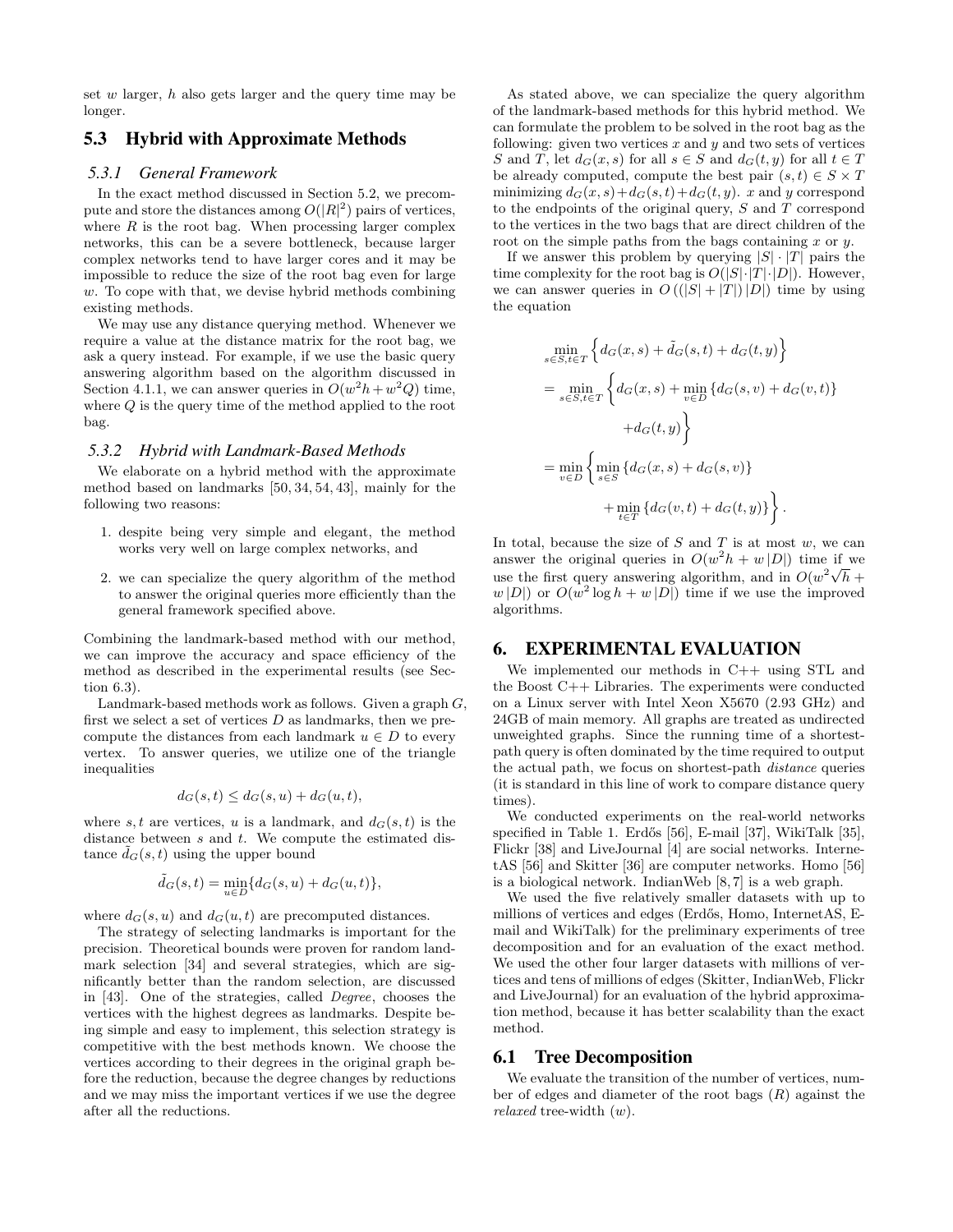

Figure 4: Statistics of the root bags against width parameter *w*.

Table 1: Datasets.

| Dataset     | Vertices  | Edges      | Type               |
|-------------|-----------|------------|--------------------|
| Erdős       | 6,927     | 11,850     | Social network     |
| Homo        | 7.020     | 19,811     | Biological network |
| InternetAS  | 22,442    | 45,550     | Computer network   |
| E-mail      | 265,214   | 365,025    | Social network     |
| WikiTalk    | 2,394,385 | 4,659,565  | Social network     |
| Skitter     | 1,696,415 | 11,095,298 | Computer network   |
| IndianWeb   | 1,382,908 | 16,917,053 | Web graph          |
| Flickr      | 1,846,198 | 22,613,981 | Social network     |
| LiveJournal | 4,847,571 | 68,993,773 | Social network     |

**Number of Vertices:** We start with evaluating the number of the vertices in the root bags against *w* (Figure 4a). At first, *|R|* decreases quickly because there are many vertices with low degree. However, after that, *|R|* stops decreasing so rapidly and it continues to decrease very slowly.

**Number of Edges:** Next, we evaluate the number of edges in the root bags (Figure 4b). At first, the number of edges also decreases but next it starts to increase and it continues increasing. It is because when we reduce a vertex with degree  $d$  we add up to  $d^2$  edges, therefore if we reduce vertices with lower degree then we do not add many edges but when we reduce those with higher degree then several edges are added.

**Diameter:** Finally, we evaluate the diameter of the root bag with respect to the width parameter *w* (Figure 4c). The diameter is of particular interest for our hybrid method, since the error of many approximation methods depends directly on the diameter. We can confirm that the diameter decreases with the reduction. This can be good for the hybrid framework with approximation methods, because the error is bounded by the diameter of the root bag.

## 6.2 Exact Method

We implemented the exact distance query answering method with our new preprocessing algorithm described in Section 5 *√* and our new  $O(w^2 \sqrt{h})$  time query answering algorithm described in Section 4.1.2. We compare the result with two existing exact methods: the previous tree-decompositionbased method (TEDI) [55] and the method exploiting symmetry (SYMM) [56]. The experiments of TEDI were also conducted on the same environment specified above using the implementation of the author of the original paper. The result of SYMM was taken from the paper [56] and therefore the comparison between SYMM and other methods is not completely fair because of the difference of environments. SYMM was implemented in C++ and the experiments were conducted on a Windows server with an Intel Pentium 2.0GHz CPU and 2GB of main memory.

Statistics of the tree decompositions that were computed in the preprocessing are shown in Table 2. We chose the value of *w* empirically to achieve a good tradeoff between the preprocessing time and the size of the preprocessed data. We used the same value of *w* for TEDI.

**Preprocessing Time:** First, we compare the preprocessing times (Table 3). Our algorithm works faster than previous methods, especially for larger graphs. Our method preprocess the WikiTalk dataset in about 2,500 seconds, while the previous tree decomposition based method took about 60,000 seconds.

**Preprocessed Data Size:** Next, we compare the sizes of preprocessed data (Table 4). Because we improved the vertex reduction rule to decrease the number of bags, the size may be smaller than the original method. On the other hand, because we store additional information for the improved query answering algorithm, the size may also be a little larger than the original method.

**Query Time:** Finally, we compare the average query answering times for random pairs of vertices (Table 5). The number of pairs we used was 10,000 for our method and TEDI and 1,000 for BFS. It shows that the query time is improved not only theoretically but also empirically.

# 6.3 Hybrid Approximate Method

We implemented the hybrid method with the landmark based method [43] as described in Section 5.3.2 with  $O(w^2 h +$  $|D|w$  time query answering algorithm where *D* is the set of landmarks. For the width parameter *w*, we chose  $w = 20$ based on our experiments (Figure 4), which indicate that, for all the networks we consider, the root bag is substantially smaller than the initial graph at  $w = 20$ . We used three hundred landmarks and the degree strategy for landmark selection. The statistics of the tree decompositions that were computed in the preprocess are shown in Table 6.

**Preprocessed Data Size:** First, we compare the numbers of pairs whose distance was stored in the preprocessed data and the sizes of the preprocessed data (Table 7). The number of the stored distance values significantly decreases to about 10% to 30% when we use the hybrid method, show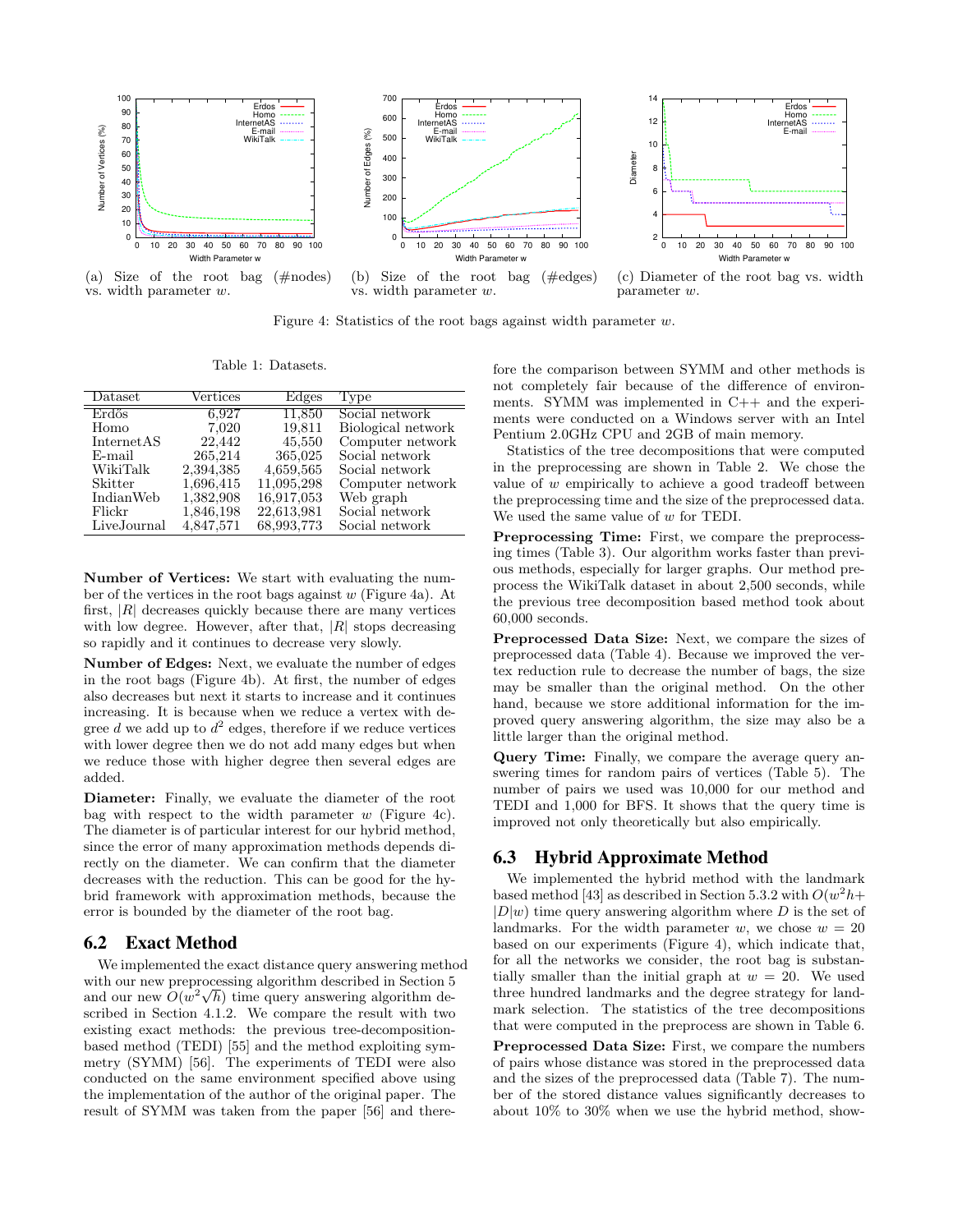ing the potential of this hybrid method. The total size of the preprocessed data also decreases, but, it decreases to at most about half. It is because the amount of the information other than distance increases.

**Preprocessing Time and Query Time:** Next, we compare the preprocessing times and the average query times for 1,000 random pairs of vertices (Table 8). Compared to a standard landmark-based method, both preprocessing and query times increase, but they remain manageable.

**Accuracy:** Finally, we compare the accuracy. First, we compare the average relative errors for 1,000 random pairs of vertices (Table 10). We calculate the relative error dividing the absolute error by the actual distance. The average accuracy does not improve.

Second, we compare the average relative error for 1,000 random pairs of vertices with small distance of one, two, three, and four (Table 11). We observe that the accuracy improves. When using the hybrid method for close pairs, the paths may not pass through the root bag and we can compute the distance exactly. For some applications like social search, queries about close pairs of vertices can be more important than those for far pairs and this improvement can be helpful.

Compared to the original method, our hybrid method is more accurate and uses much less space, while maintaining the fast query time performance. Overall, the hybrid method provides an improved tradeoff between index size (space) and query time.

## 7. REFERENCES

- [1] W. Aiello, F. R. K. Chung, and L. Lu. A random graph model for massive graphs. In *STOC*, 2000.
- [2] N. Alon and B. Schieber. Optimal preprocessing for answering on-line product queries. Technical Report 71/87, Tel Aviv University, 1987.
- [3] S. Arnborg and A. Proskurowski. Linear time algorithms for NP-hard problems restricted to partial *k*-trees. *Discrete Applied Mathematics*, 23(1):11–24, 1989.
- [4] L. Backstrom, D. Huttenlocher, J. Kleinberg, and X. Lan. Group formation in large social networks: membership, growth, and evolution. In *KDD*, 2006.
- [5] H. Bast, S. Funke, P. Sanders, and D. Schultes. Fast routing in road networks with transit nodes. *Science*, 316(5824):566, 2007.
- [6] S. Boccaletti, V. Latora, Y. Moreno, M. Chavez, and D. Hwang. Complex networks: Structure and dynamics. *Physics reports*, 424(4-5):175–308, 2006.
- [7] P. Boldi, M. Rosa, M. Santini, and S. Vigna. Layered Label Propagation: A MultiResolution Coordinate-Free Ordering for Compressing Social Networks. In *WWW*, 2011.
- [8] P. Boldi and S. Vigna. The webgraph framework I: compression techniques. In *WWW*, 2004.
- [9] B. Bollobás and O. Riordan. Robustness and vulnerability of scale-free random graphs. *Internet Mathematics*, 1, 2003.
- [10] J. Bourgain. On lipschitz embedding of finite metric spaces in Hilbert space. *Israel Journal of Mathematics*, 52(1-2):46–52, 1985.
- [11] A. Brady and L. Cowen. Compact routing on power law graphs with additive stretch. In *ALENEX*, 2006.
- [12] D. S. Callaway, M. E. J. Newman, S. H. Strogatz, and D. J. Watts. Network robustness and fragility: Percolation on random graphs. *Physical Review Letters*, 85:5468–5471, 2000.
- [13] S. Chaudhuri and C. Zaroliagis. Shortest paths in digraphs of small treewidth. Part I: Sequential algorithms. *Algorithmica*, 27(3):212–226, 2000.
- [14] W. Chen, C. Sommer, S.-H. Teng, and Y. Wang. Compact routing in power-law graphs. In *DISC*, 2009.
- [15] J. Cheng and J. X. Yu. On-line exact shortest distance query processing. In *EDBT*, 2009.
- [16] E. Cohen, E. Halperin, H. Kaplan, and U. Zwick. Reachability and distance queries via 2-hop labels. In *SODA*, 2002.
- [17] A. Das Sarma, S. Gollapudi, M. Najork, and R. Panigrahy. A sketch-based distance oracle for web-scale graphs. In *WSDM*, 2010.
- [18] D. Delling, P. Sanders, D. Schultes, and D. Wagner. Engineering route planning algorithms. In *Algorithmics of Large and Complex Networks - Design, Analysis, and Simulation*, pages 117–139, 2009.
- [19] R. Diestel. *Graph Theory*. Springer, August 2005.
- [20] A. Farzan and S. Kamali. Compact navigation and distance oracles for graphs with small treewidth. In *ICALP*, 2011.
- [21] U. Feige, M. T. Hajiaghayi, and J. R. Lee. Improved approximation algorithms for minimum weight vertex separators. *SIAM J. Comput.*, 38(2):629–657, 2008.
- [22] A. D. Flaxman, A. M. Frieze, and J. Vera. Adversarial deletion in a scale free random graph process. In *SODA*, 2005.
- [23] L. Fu, D.-H. Sun, and L. R. Rilett. Heuristic shortest path algorithms for transportation applications: State of the art. *Computers & Operations Research*, 33(11):3324–3343, 2006.
- [24] C. Gavoille, D. Peleg, S. Pérennes, and R. Raz. Distance labeling in graphs. *J. Algorithms*, 53(1):85–112, 2004.
- [25] R. Geisberger, P. Sanders, D. Schultes, and D. Delling. Contraction hierarchies: Faster and simpler hierarchical routing in road networks. In *WEA*, 2008.
- [26] A. V. Goldberg. Point-to-point shortest path algorithms with preprocessing. In *SOFSEM*, 2007.
- [27] A. V. Goldberg and C. Harrelson. Computing the shortest path: A\* search meets graph theory. In *SODA*, 2005.
- [28] A. Gubichev, S. J. Bedathur, S. Seufert, and G. Weikum. Fast and accurate estimation of shortest paths in large graphs. In *CIKM*, 2010.
- [29] R. Halin. S-functions for graphs. *Journal of Geometry*, 8(1-2):171–186, 1976.
- [30] H. He, H. Wang, J. Yang, and P. S. Yu. Blinks: ranked keyword searches on graphs. In *SIGMOD*, 2007.
- [31] S. Honiden, M. E. Houle, C. Sommer, and M. Wolff. Approximate shortest path queries in graphs using Voronoi duals. *Transactions on Computational Science*, 9:28–53, 2010.
- [32] N. Jing, Y.-W. Huang, and E. A. Rundensteiner. Hierarchical optimization of optimal path finding for transportation applications. In *CIKM*, 1996.
- [33] D. Kempe, J. Kleinberg, and E. Tardos. Maximizing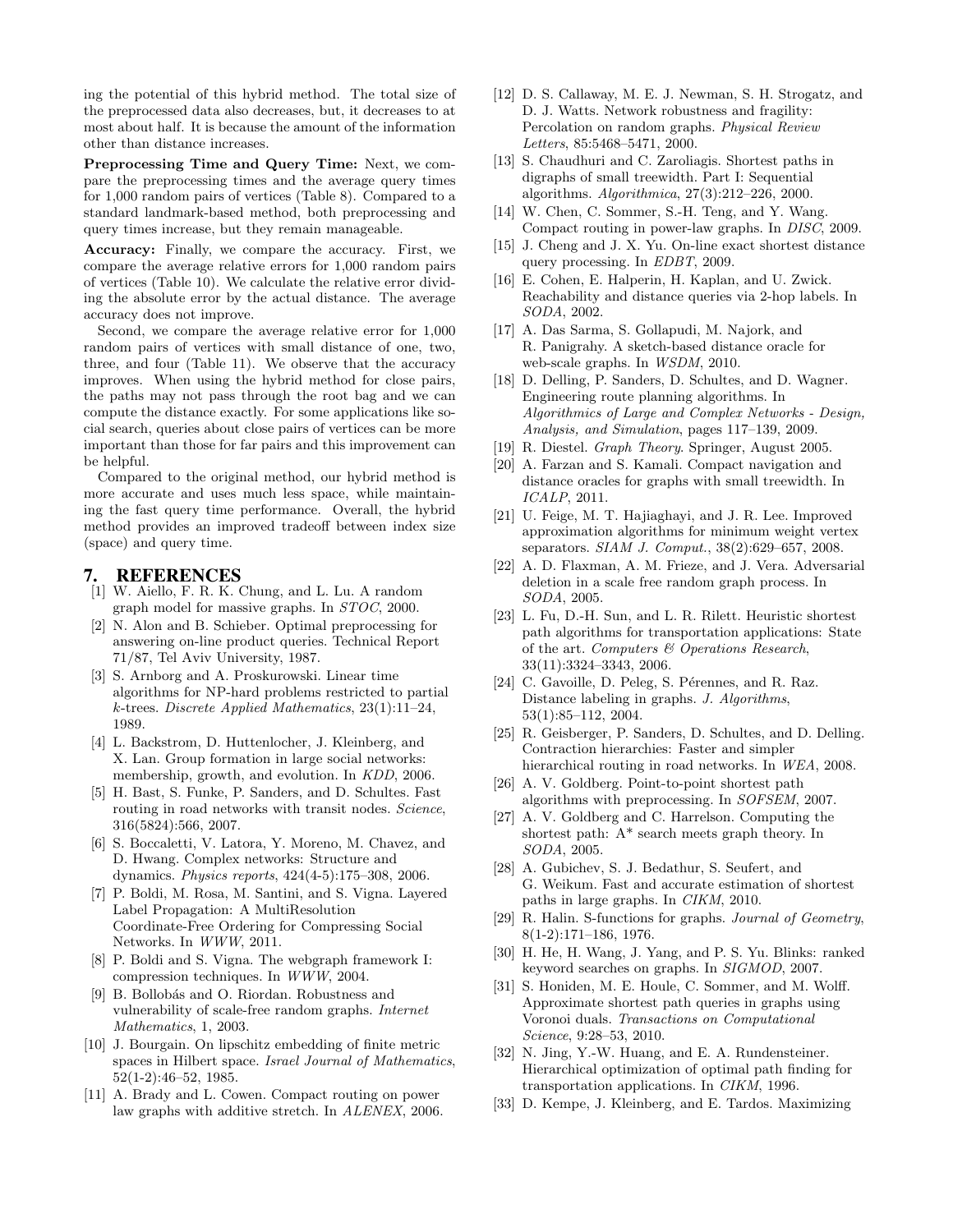Table 2: Statistics of the tree decompositions for the exact method.

| Dataset    | w   |        |           |    |
|------------|-----|--------|-----------|----|
| Erdős      |     | 446    | 6.479     |    |
| Homo       | 15  | 1,276  | 5,691     |    |
| InternetAS | 13  | 732    | 21,682    | 9  |
| $E$ -mail  | 40  | 1,445  | 248,103   | 10 |
| WikiTalk   | 100 | 16.457 | 2,375,001 |    |

Table 3: Preprocessing times of the exact methods (sec). Our preprocessing algorithm scales better.

| $\text{Dataset}$ | Ours    | [55]<br><b>TEDI</b> | SYMM    |
|------------------|---------|---------------------|---------|
| Erdős            | 1.2     | 0.6                 | 90.5    |
| Homo             | 3.0     | 2.8                 | 54.0    |
| InternetAS       | 1.3     | 5.4                 | 1,709.6 |
| $E$ -mail        | 9.0     | 237.6               |         |
| WikiTalk         | 2,473.4 | 57.072.1            |         |

Table 4: Preprocessed data sizes of the exact methods (MB). Our space requirements scale better.

| $\mathrm{D} \mathrm{at } \mathrm{as } \mathrm{et }$ | Jurs  |        |       |
|-----------------------------------------------------|-------|--------|-------|
| Erdős                                               |       | ה ו    | 2.3   |
| Homo                                                | 1.8   | 6.9    | 32.6  |
| InternetAS                                          | 3.0   | 1.7    | 744.1 |
| $E$ -mail                                           | 25.7  | 58.0   |       |
| WikiTalk                                            | 416.1 | 3647.2 |       |

Table 5: Query times of the exact methods  $(\mu s)$ . Our query times are consistently faster, despite smaller index sizes.

| Dataset    | Ours | 1551<br>TEDI | BFS.                |
|------------|------|--------------|---------------------|
| Erdős      | 0.48 | 0.68         | $2.1 \times 10^2$   |
| Homo       | 0.63 | 1.80         | $2.9 \times 10^{2}$ |
| InternetAS | 0.81 | 1.43         | $7.2 \times 10^{2}$ |
| E-mail     | 0.46 | 1.45         | $1.0 \times 10^{4}$ |
| WikiTalk   | 0.79 | 2.48         | $2.3 \times 10^{5}$ |

Table 6: Statistics of the tree decompositions for the hybrid method.

| Dataset     | ĸ         | V ITT     |     |
|-------------|-----------|-----------|-----|
| Skitter     | 256,665   | 1,414,950 | 21. |
| IndianWeb   | 228,292   | 1,035,324 | 204 |
| Flickr      | 190,624   | 1,608,268 | 17  |
| LiveJournal | 1.452.228 | 3.314.977 | 24  |

Table 8: Preprocessing times of the hybrid method and the original landmark-based method (sec).

| Dataset     | Hybrid | Original |
|-------------|--------|----------|
| Skitter     | 5,318  | 195      |
| IndianWeb   | 308    | 134      |
| Flickr      | 17,262 | 287      |
| LiveJournal | 31.793 | 1,038    |

Table 9: Query times of the hybrid method and the original landmark-based method (*µ*s).

| Dataset    | Hybrid | Original | 3 F.S               |
|------------|--------|----------|---------------------|
| Skitter    | 43.2   | 18       | $1.8 \times 10^{5}$ |
| IndianWeb  | 50.5   | 1.7      | $9.7 \times 10^{4}$ |
| Flickr     | 20.2   | 1.6      | $3.0 \times 10^5$   |
| LieJournal | 23.7   | 18       | $9.5 \times 10^{5}$ |

Table 10: Average relative errors of the hybrid method and the original landmark-based method for totally random pairs.

| Dataset     | Hybrid | Original |
|-------------|--------|----------|
| Skitter     | 0.041  | 0.041    |
| IndianWeb   | 0.042  | 0.044    |
| Flickr      | 0.024  | 0.024    |
| LiveJournal | 0.060  | 0.060    |

Table 7: The numbers of pairs whose distance was stored in the preprocessed data and the preprocessed data sizes for the original landmark-based method and the hybrid method. We use significantly less space than the original method.

|             |               | Number of Pairs |               | Size (MB) |
|-------------|---------------|-----------------|---------------|-----------|
| Dataset     | <b>Hybrid</b> | Original        | <b>Hybrid</b> | Original  |
| Skitter     | 89,799,305    | 508,924,500     | 313           | 512       |
| IndianWeb   | 75,883,512    | 414,872,400     | 250           | 417       |
| Flickr      | 65,782,185    | 553,859,400     | 219           | 526       |
| LiveJournal | 481,819,369   | 1,454,271,300   | 923           | 1,461     |

Table 11: Average relative errors of the hybrid method and the original landmark-based method for random pairs with distance  $d$  ( $d = 1, 2, 3, 4$ ). For short distances, the distance estimates of the hybrid method are more accurate.

|                | Original |       |       |       |       | Hybrid      |       |              |
|----------------|----------|-------|-------|-------|-------|-------------|-------|--------------|
| Dataset        | $d=1$    | $d=2$ | $d=3$ | $d=4$ |       | $d=1$ $d=2$ | $d=3$ | $d \equiv 4$ |
| <b>Skitter</b> | 2.979    | 1.049 | 0.384 | 0.189 | 1.555 | 0.713       | 0.320 | 0.162        |
| IndianWeb      | 5.983    | 2.627 | 1.796 | 1.254 | 1.759 | 0.717       | 0.782 | 0.533        |
| Flickr         | 3.278    | 1.205 | 0.380 | 0.111 | 1.029 | 0.508       | 0.233 | 0.083        |
| LiveJournal    | 3.744    | 1.458 | 0.661 | 0.297 | 2.718 | 1.253       | 0.623 | 0.291        |